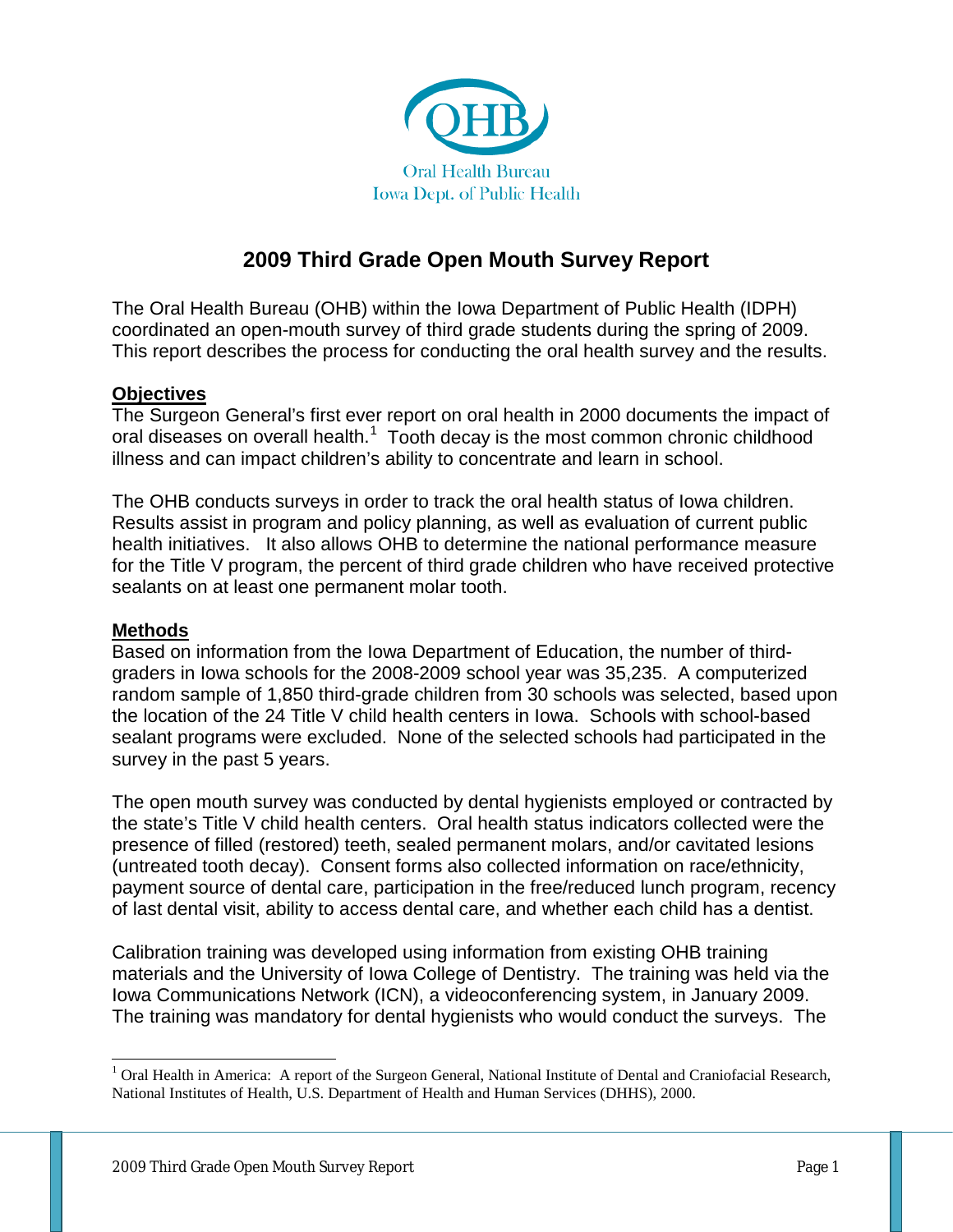ICN training was recorded, and the recording was provided to three hygienists unable to participate the day of the training.

School superintendents were notified about the upcoming surveys through a letter from the state dental director. Follow-up phone calls were made to principals for each school to finalize participation and verify enrollment numbers. All but one selected school agreed to participate. This school was replaced by one with similar demographics in the same geographic area.

Consent forms in both English and Spanish were provided to each school to be sent home, completed by parents/guardians, and returned to classrooms prior to the date of the survey. Surveyors were provided vinyl gloves, mouth mirrors, and pen lights to conduct the visual screenings. All children in the selected schools received toothbrushes, regardless of participation. Hygienists were also instructed to use the brushes to retract tongue and cheeks and to clean the teeth if necessary.

Oral health status indicators were entered on the completed consent forms and returned to IDPH. IDPH staff analyzed data by the use of  $SPSS.<sup>2</sup>$  $SPSS.<sup>2</sup>$  $SPSS.<sup>2</sup>$  Data collected are confidential. Any report or publication of this information requires permission from the Oral Health Bureau at the IDPH.

# **Results**

 $\overline{a}$ 

The participation rate was 65 percent (1,206 of 1,850 potential third grade students). The survey indicates that 49.2 percent of the children have at least one sealant on a permanent first molar, 21.9 percent have untreated decay and 46.7 percent have at least one filled tooth. (See Table 2.)

The majority of children, 88.3 percent, were White/Caucasian; 5.4 percent were Hispanic/Latino and 4.1 percent were Black/African American. Black/African American children are much less likely to have dental sealants (33.3%) compared to White/Caucasian (49.8%) and Hispanic/Latino (47.5%) children. In addition, minority children are less likely to have a dentist of record and much less likely to have private dental insurance than White/Caucasian children. (See Table 1.)

|                 |                                         | <b>Untreated</b><br><b>Decay</b> | <b>Filled</b><br><b>Tooth</b> | <b>Sealant</b> | With a<br><b>Dentist</b> | <b>Private</b><br>Insurance | <b>Medicaid</b> | <b>Self-pay</b> |
|-----------------|-----------------------------------------|----------------------------------|-------------------------------|----------------|--------------------------|-----------------------------|-----------------|-----------------|
| lence<br>Preval | <b>White/Caucasian</b>                  | 21.9%                            | 45.6%                         | 49.8%          | 94.4%                    | 57.2%                       | 16.4%           | 18.9%           |
|                 | <b>Black/African</b><br><b>American</b> | 22.9%                            | 39.6%                         | 33.3%          | 78.8%                    | 17.6%                       | 64.7%           | 5.9%            |
|                 | <b>Hispanic/Latino</b>                  | 23.7%                            | 47.5%                         | 47.5%          | 70.6%                    | 28.8%                       | 39.4%           | 24.2%           |

| Table 1: Oral health status indicators and payment sources relative to race/ethnicity |  |
|---------------------------------------------------------------------------------------|--|
|---------------------------------------------------------------------------------------|--|

<span id="page-1-0"></span><sup>2</sup> SPSS 16.0 Base for Windows. Chicago, SPSS, Inc. 2008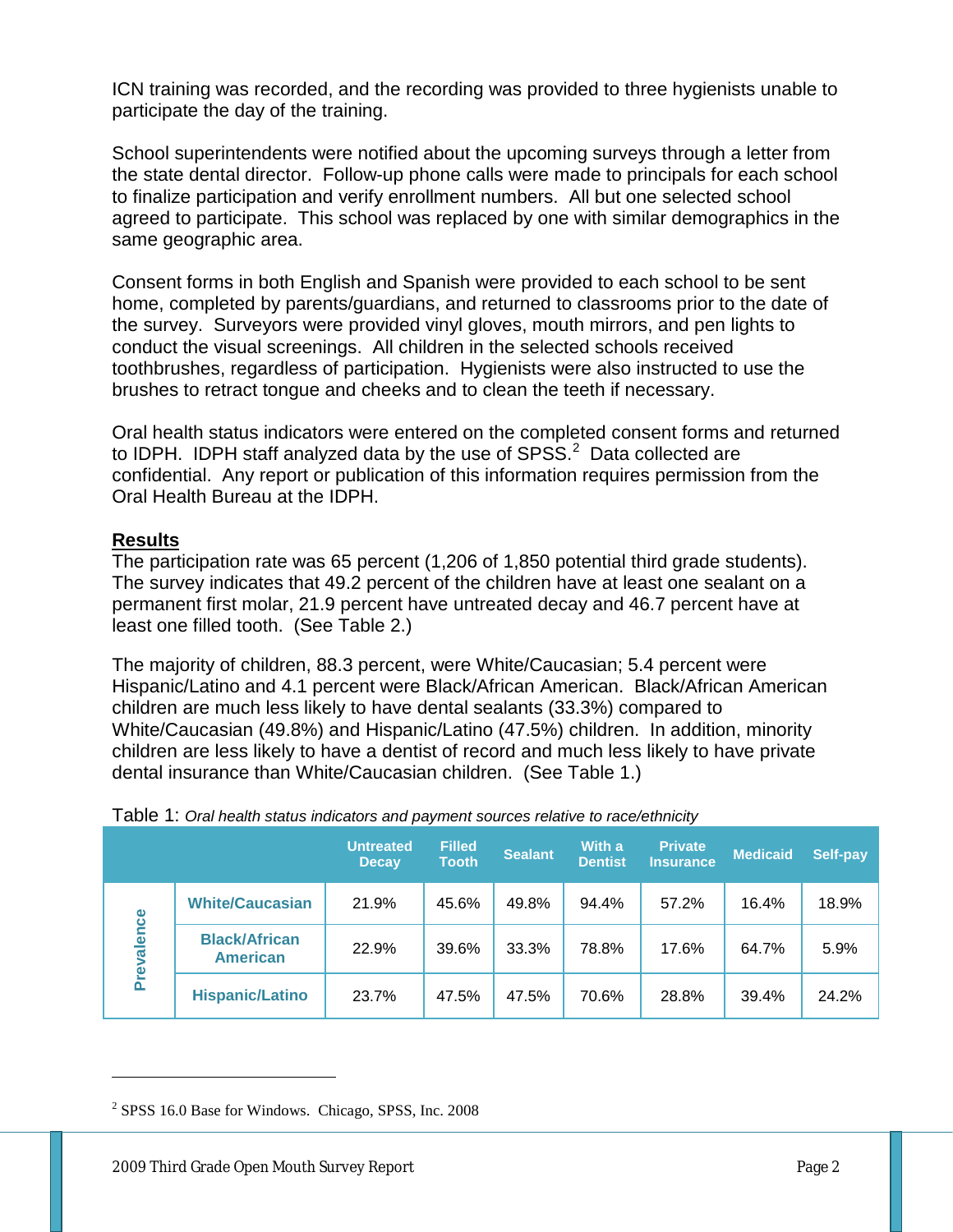Participation in the free/reduced lunch program is used to determine the number of children from lower-income families, in order to compare oral health status of those children to those from families with higher socio-economic status. Of the children participating in the free/reduced lunch program, 26.6 percent have untreated decay compared to 19.2 percent of the children not in the lunch program. Children who participate in the free/reduced lunch program are also less likely to have a dentist (86.1%) compared to 96.3 percent of children who do not participate in the program. (See Table 2.)



|                 |                  | <b>Untreated</b><br><b>Decay</b> | <b>Filled Tooth</b> | <b>Sealant</b> | With a<br><b>Dentist</b> |
|-----------------|------------------|----------------------------------|---------------------|----------------|--------------------------|
|                 | <b>Overall</b>   | 21.9%                            | 46.7%               | 49.2%          | 92.5%                    |
| lence<br>Preval | Low SES*         | 26.6%                            | 54.1%               | 50.2%          | 86.1%                    |
|                 | <b>High SES*</b> | 19.2%                            | 42.3%               | 48.7%          | 96.3%                    |

\*socio-economic status

Of the surveyed children, 54.3 percent have private dental insurance, 18.5 percent pay out-of-pocket for dental care, 19.8 percent have Medicaid, and 4.2 percent have *hawk-i*  (Iowa's Children's Health Insurance Program).

The untreated decay rate for Medicaid-enrolled children is the highest (26.4%) compared to children with other payment sources (private insurance, 19.5%; *hawk-i*, 20.8 %). Children with private insurance are the most likely to report having a dentist (96.4%) compared to Medicaid-enrolled (86.9%) and those without insurance (87.3%). Of those children with private insurance, 80.5 percent had seen a dentist within the last six months, while only 58 percent of the self-pay children had seen a dentist in the same time period.

Parents of children with private insurance also rate their ability to get care as excellent (64.6%) more often than parents of children without insurance (40.5%) or Medicaidenrolled (42.4%). The inverse was also true with self-pay and Medicaid-enrolled families reporting their ability to get care as poor (7.4 % and 5.9%, respectively) compared to only 1.5 percent of the families with private insurance. Fifty-nine percent of parents of White/Caucasian children rate their ability to get care as "excellent", compared to just 36.5 percent of Black/African American and 32.3 percent of Hispanic/Latino parents.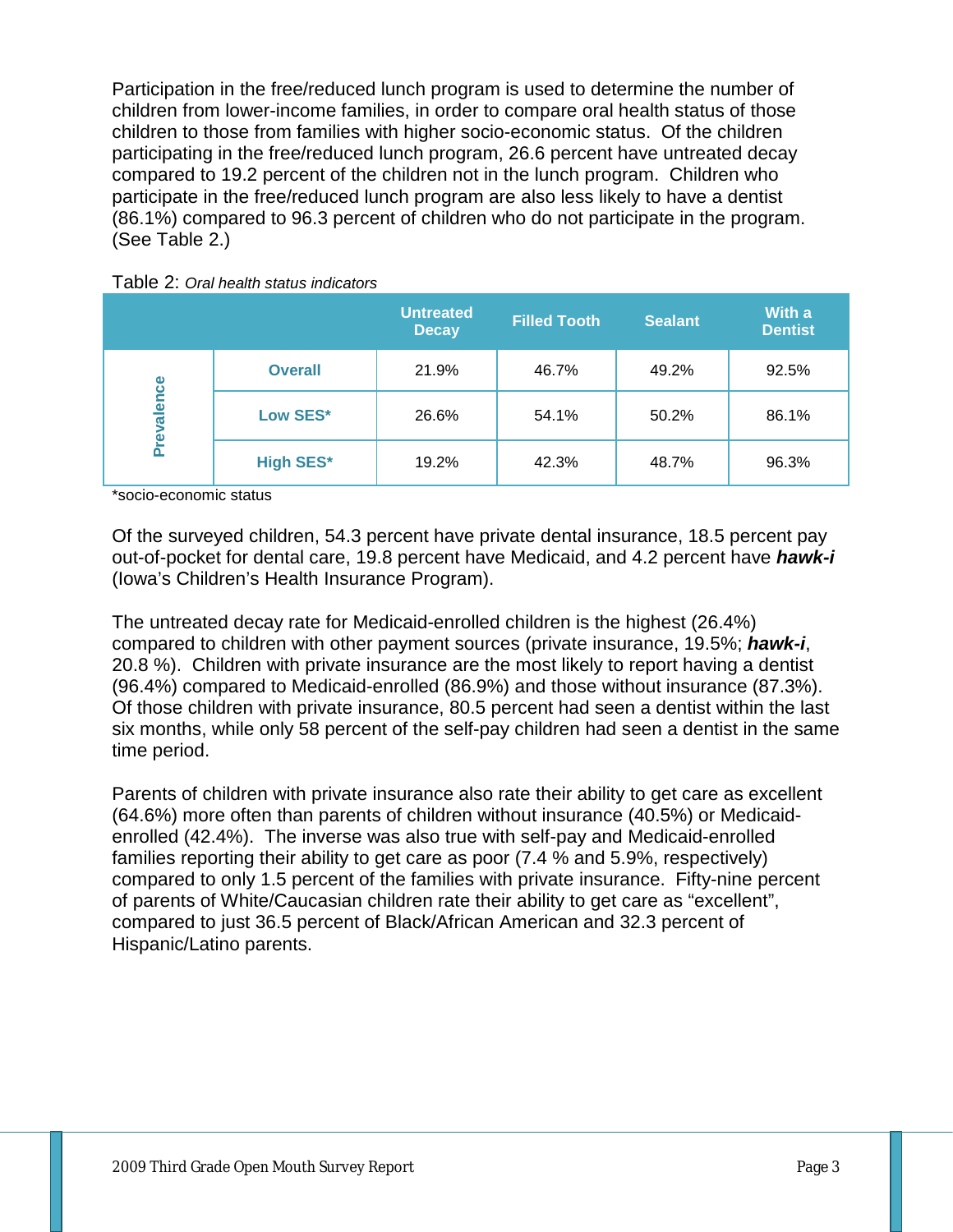# **Discussion**

Dental sealants are effective in preventing tooth decay on permanent molars.<sup>[3](#page-3-0)</sup> The overall sealant rate in 2009 is higher than in 2006 (49.2% compared to 45.5%), nearing the Healthy Iowans 2010 goal of 50% statewide. (See Table 3.) There is significant improvement in the use of sealants by Medicaid-enrolled children (from 34.8% in 2006 to 51.9% in 2009). However, when looking at race/ethnicity, access to preventive sealants for Black/African American children is much lower than for other children.

Race/ethnicity also appears to be a factor in accessing regular dental care. Although most parents indicate their child has a dentist (92.5%), there is a large disparity between the White/Caucasian children and the Black/African American and Hispanic/Latino children. In addition, fewer minority families rate their ability to get dental care as "excellent".

To ensure continued improvement in the number of children with preventive sealants and to address disparities in access, it will be important to not only maintain funding for school-based sealant programs in the state, but to be sure the programs are located in areas with populations most at-risk, including children from low-income families and racial/ethnic minority groups. Examining ways to improve minority families' ability to access the dental delivery system must also be a priority.

Although the overall improvement in children with sealants is promising, it is not necessarily reflected as improved oral health status, due to the unanticipated increase in the number of children with tooth decay. Survey results show more children with untreated tooth decay in 2009 than in the 2006 survey (21.9% compared to 13.2%).





Children from low-income families are at greater risk for tooth decay. $4$  This year's survey included a higher percent of children participating in the free/reduced lunch program (37.8%) than the state average for 2008-2009 (34.1%). There was also a higher percent of Medicaid-enrolled children (19.8%) when compared to the 2006 survey (16.1%). These may both be factors in the higher overall decay rate this year.

<span id="page-3-1"></span><span id="page-3-0"></span><sup>&</sup>lt;sup>3</sup> Beauchamp, J. et al; Executive Summary of evidence-based clinical recommendations for the use of pit-and-fissure sealants, A report of the American Dental Association Council on Scientific Affairs, JADA, Vol. 139, March 2008 <sup>4</sup> Oral Health in America: A report of the Surgeon General, National Institute of Dental and Craniofacial Research, National Institutes of Health, U.S. Department of Health and Human Services (DHHS), 2000.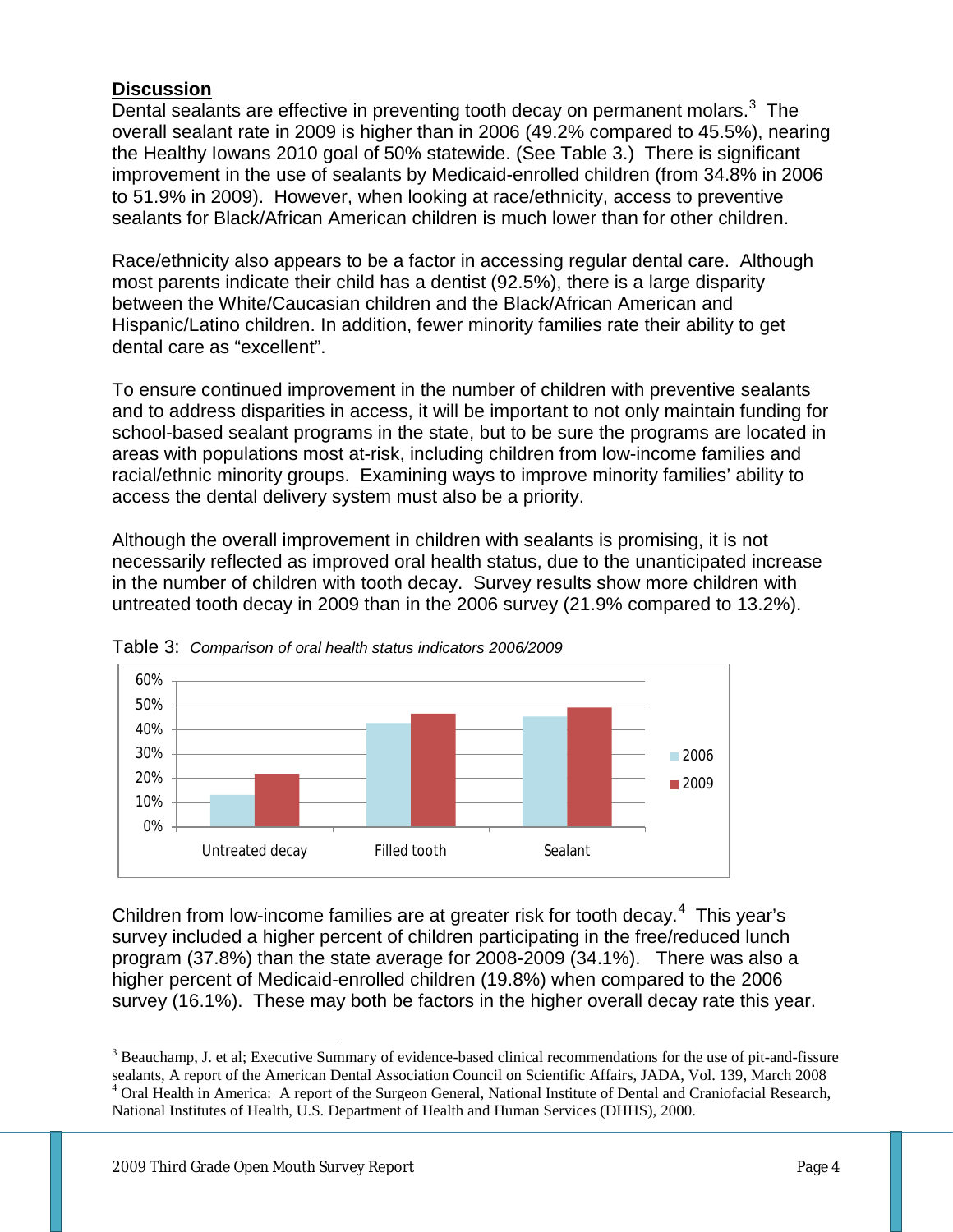More families report having a payment source for dental services this year, typically reflecting improved ability to access regular care. (See Table 4.) However, untreated tooth decay not only increased for the uninsured (23.9% compared to 14.8% in 2006), but also for Medicaid-enrolled (26.4% compared to 18.8%) and for those with private insurance (19.5% compared to 10.5%).



Table 4: *Comparison of payment sources 2006/2009*

Improvements in the use of sealants on newly erupted permanent molars suggests less dental disease for those teeth and possibly more readily available preventive services for older, school-age children. If permanent molars are sealed and decay-free, the other teeth most susceptible to tooth decay for a third grader are primary molars, which begin to erupt when a child is one. Decay in these teeth may indicate less access to preventive care for children at a young age.

The I-Smile™ dental home program, implemented since 2007 through Iowa's Title V child health program, has a large focus on preventive care for at-risk children. The program targets young children by encouraging provision of gap-filling preventive services in locations where low-income families may be found, such as in Head Start classrooms and at WIC clinics. Dental hygienists serving as local I-Smile™ Coordinators work with families, physicians, dentists, and community organizations to assure children have early and regular dental care, as soon as teeth erupt in the mouth. This year's survey results signify the importance of I-Smile™ and continuation of its activities to provide additional prevention for children ages 0-5.

The reduction in families who pay for dental care out-of-pocket is a positive sign that outreach programs, such as I-Smile™, are successful in helping families enroll on Medicaid or *hawk-i.* However, the rising number of children with untreated decay, regardless of having a way to pay for care, brings into question the availability of restorative care from dentists.

Working families, in particular, face certain barriers to accessing dental care, including the ability to take time off work during traditional dental office business hours and sometimes having unreliable transportation to get to appointments. Although the number of children with a payment source for prevention and treatment should continue to improve with the changes to the *hawk-i* program this year, Iowa must consider